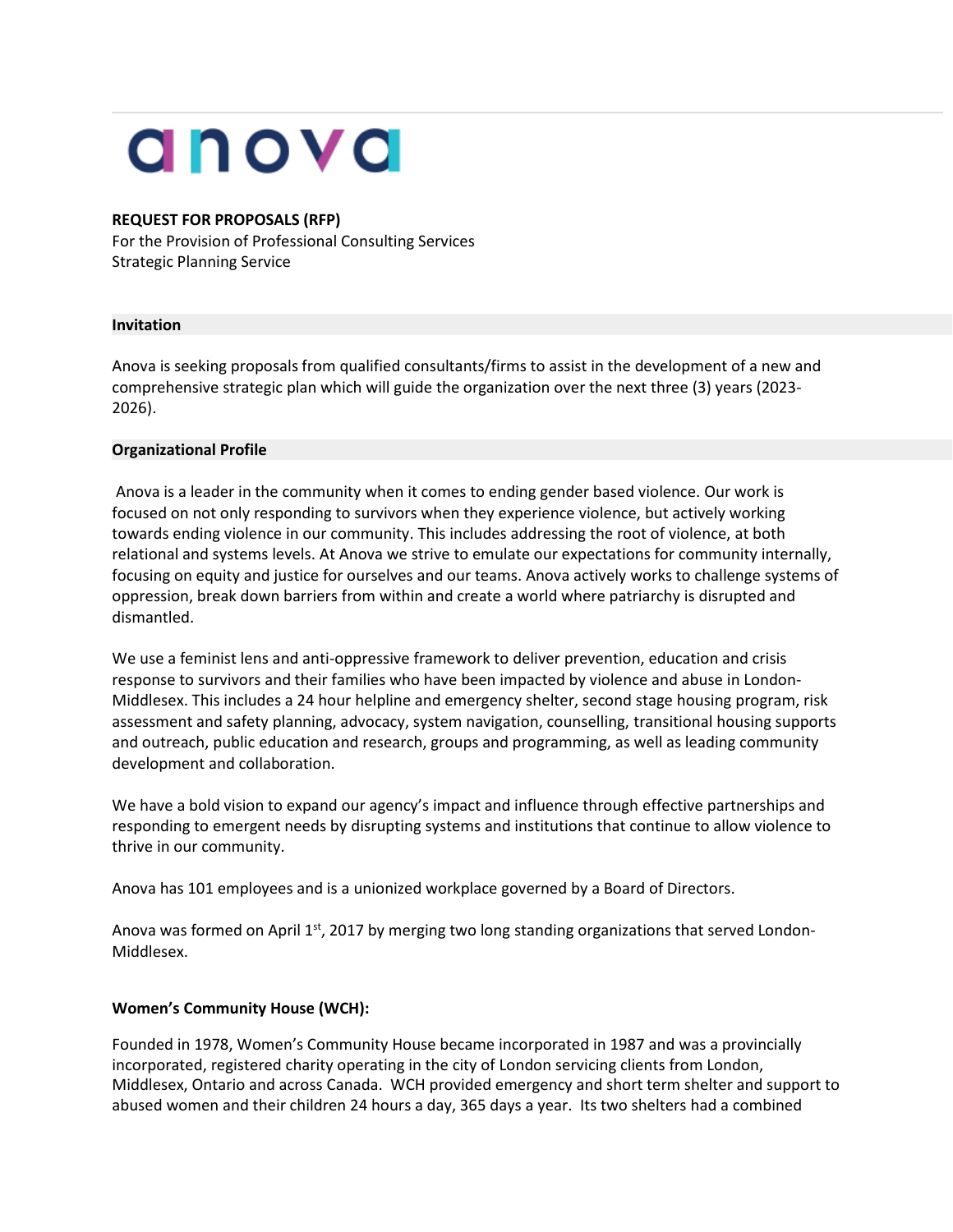capacity of 67 beds providing safe, short term shelter, basic needs and counselling for survivors of domestic violence and abuse. WCH provided a 24 hour helpline, second stage housing and community group programs for children and their mothers/caregivers. Its Outreach Program offered services to women including safety planning, legal and financial advocacy, consultation regarding housing and community referrals. The Family Court Support Program supported survivors of domestic violence going through the family court system by offering information and support around family law process and procedures. WCH also owned and operated a social enterprise called MINE 101 which offered the surplus of donated items for sale to generate funds to contribute to the unfunded children's programs at the shelters. This store continues its operations to support Anova's children's programming.

WCH had a vibrant volunteer program and a speakers bureau through which it provided public education on the impact of violence to schools, service agencies, service clubs, churches and information fairs.

# **Sexual Assault Centre London (SACL):**

Established in April 1975 as a volunteer based organization supporting women experiencing violence SACL became a member of the Ontario Coalition of Rape Crisis Centers in May 1984 and became incorporated in February 1985 with its' first permanent full time staff position being created in 1986. SACL employed 7 full time positions and offered individual and group counselling for women who were survivors of sexual assault, a 24 hour helpline, appointment accompaniment services, advocacy support and public education. In the last year of its operation SACL served 407 individual counselling clients, 804 crisis callers, 4000+ public education attendees and 100 girls through prevention programs with a budget of \$695,000.

Anova's current services are plentiful and work to address all facets of the impact of violence on survivors.

# 24-Hour Crisis Line

The crisis line is a 24-hour telephone crisis and support line in London and Middlesex County. Through this service, volunteers and staff members offer support to those who have experienced or are experiencing physical, sexual, emotional or financial abuse and/or stalking. They also speak to concerned friends and family members of abused women, service providers, and other professionals in contact with abused women. Through the crisis line, the organization is able to connect callers with community partners who offer crisis services. Volunteers can also help with safety planning, referrals to other community groups, lawyers, the hospital, and provide information about abuse.

# Emergency Support Shelter

Anova has an accessible emergency shelter where all women and children who are experiencing physical, sexual, emotional, or financial abuse and/or stalking are welcomed. It's more than just a safe place to stay – while at the shelter clients can access: risk assessment and safety planning, one-to-one counselling and support, group counselling, social and educational activities (for women and their children), assistance finding a new place to live and accessing financial support, and referrals for free legal consultation. Our main focus is to provide a supportive environment to women who can no longer live in their home due to abuse, violence, or the threat of violence.

# Transitional and Housing Outreach Support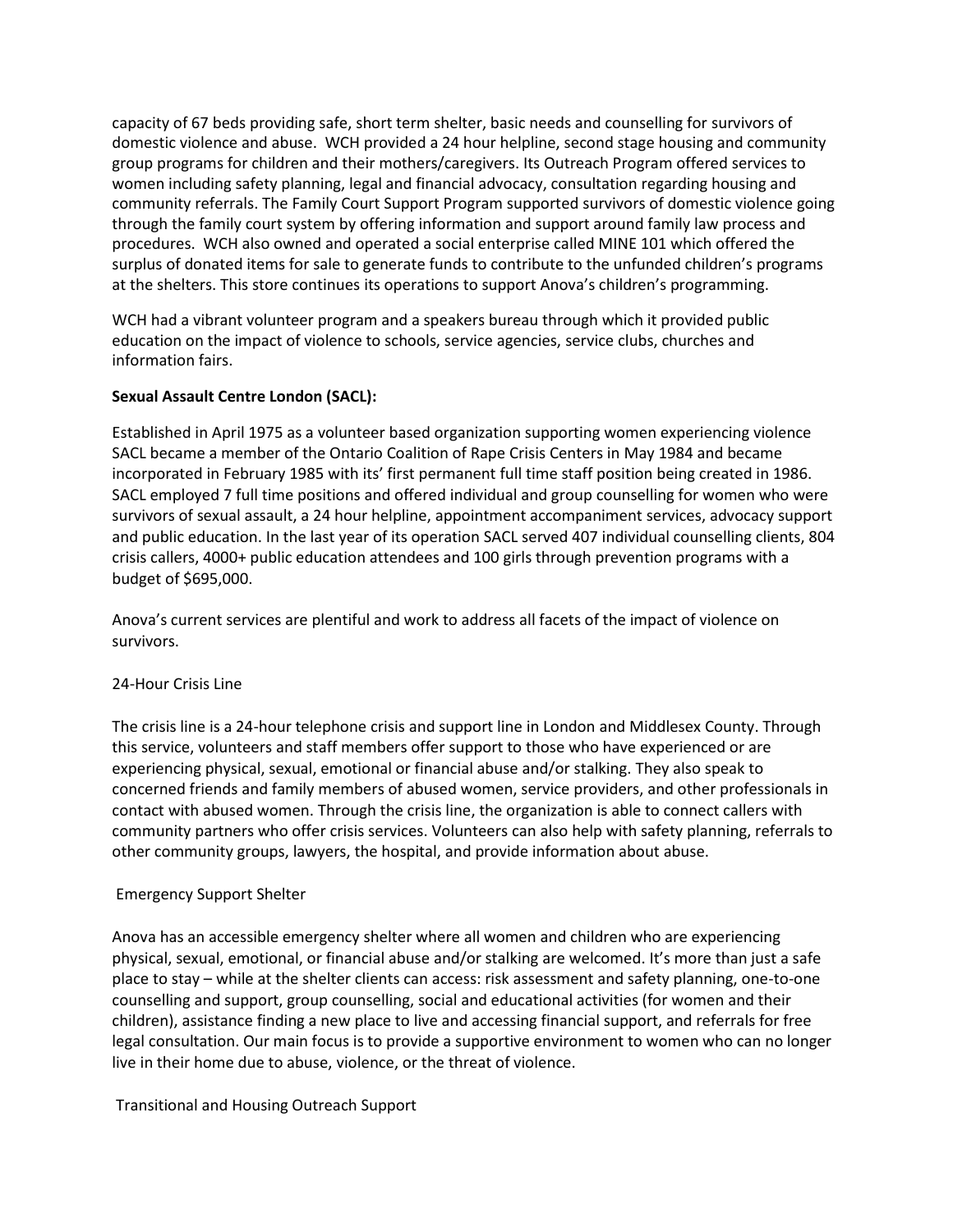This program is a service for women, with or without children, who have experienced violence and abuse and are trying to rebuild their lives. This is a goal-oriented program for women who are ready to develop and follow a specific action plan leading toward a violence-free, independent life. Through oneto-one support, we assist women in developing an individual "transition" plan. A transition plan will identify short-term goals that women have for themselves and concrete steps needed to take to be successful in achieving these goals. In addition, we help women find the community resources that will help them build lives free from abuse. Resources may include: housing, financial assistance, legal aid, education, job training, immigration services, parenting support, court support, counselling, and health and wellness. Safety planning is an important component of this program.

# Child and Youth Programming

Children are often witnesses to domestic abuse, and internalize what they see and hear in different ways. Anova is dedicated to providing thoughtful and evidence based children's programs. With a focus on trauma and violence informed services, our children's team explores feelings and helps support kiddos and youth to process what they've seen and heard. It is our belief that kids are never at fault for the abuse they witness or how they process it. Because of this, we also work with moms and caregivers through individual and group counseling and therapy.

# Sexual Assault Counselling

Our counselling program offers a safe space for survivors of sexual violence as we work together to understand the emotional impacts of abuse, rebuild self-esteem and support their development. We continue to provide focused group alternatives where friendships flourish and the survivors involved become a support network for each other.

# Volunteering

At Anova, we would not be able to provide many of our programs and services without a large group of dedicated community volunteers. Volunteers at Anova help to answer calls on our crisis and support line, provide childcare in shelter, administration, maintain our gardens, kitchen programs and holiday programming. As well, volunteers are integral in executing successful fund development events and projects, as well as disseminating information about Anova and our programs to the public.

# Second Stage Housing

Anova owns and operates a 25 unit apartment building specifically for women (and their children) to live in a space that has heightened safety measures. The Second Stage Housing building is meant to be a bridge for women who have experienced violence. A place where they can have an extended stay in a higher security building and access to Anova supports while they await the right time to find a new home in the private market or with subsidized housing.

# Public Education, Prevention and Research

Anova provides a comprehensive menu of services for community members, organizations, companies and schools regarding gender-based violence education. This includes the Anova created 'ManMade' program for young men to learn and discuss how issues regarding gender-based violence, masculinity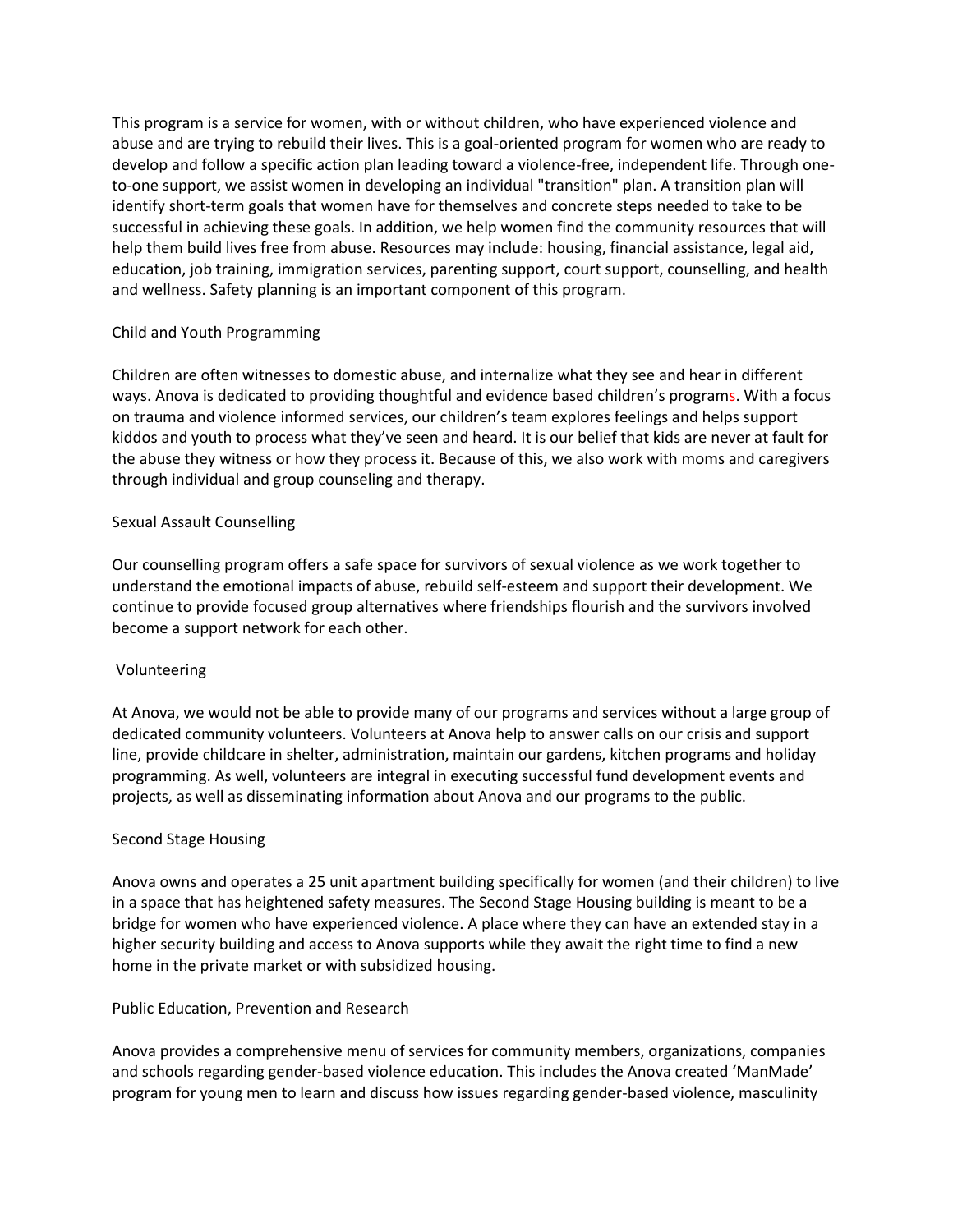and rape culture impact them and the people around them. Anova is also a leader nationally when it comes to gender-based violence research. Research and tools that cover issues like virtual sexual assault counselling, consent for children under the age of 6 and the impacts of COVID-19 are just a few examples.

# **Project Scope**

The purpose of the Anova Strategic Plan RFP is to solicit an organizational strategy/approach that casts a long term vision that not only reflects the current social/economic and political context but also anticipates the challenges and opportunities Anova may face in the future. The plan should clearly articulate how Anova can best position itself to continue its strong role as a leader in social service delivery encompassing a trauma-informed, anti-racist/anti-oppressive, feminist philosophy and approach in the London-Middlesex area. The plan should also outline objectives and priorities through the next three years and should include measurement indicators for evaluation and tracking purposes. The Strategic Plan proposal should include methods for establishing key strategic objectives/directions including but not limited to: an environmental scan; key informant interviews/focus groups; a review of relevant documents; Board facilitation and review of all pertinent information gathered. The plan should also include recommendations for action to enhance the success of the long-term strategies. The Strategic Plan should include a summary of critical issues Anova would face in its effort to meet the goals set forth in the plan, as well as available resources that can be commanded to execute them.

The successful proponent must have:

- Experience successfully co-designing a feminist community building/research process
- Experience in community based research
- An understanding of trauma and violence informed practice and research
- Experience in conducting comprehensive stakeholder consultation
- Experience in creating strategic plans that are measurable and suitable for public review

# **Deliverables**

Specifically, the consultant will be responsible for providing expert advice and facilitation throughout the project, and for the following deliverables, at minimum:

- The strategic plan should include a phased in implementation approach (immediate 6 months/short term 12-18 months/medium term 18 months-2 years/and long term 2-3 years) to achieve the mandate of the RFP.
- Project Coordination, including regular meetings and status reports to keep the project on schedule and keep key stakeholders updated on the process.
- Community and stakeholder assessment and recommendations as well as using appropriate methods of communication and engagement.
- Needs assessment / environmental scan reviewing existing plans and documents pertinent to the comprehensive strategic plan, identifying trends and patterns that are applicable, analyzing strengths, weaknesses, opportunities and threats.
- Process and meeting facilitation; assisting discussion and decision making and ensuring that conversations are progressive and innovative, and oriented towards creating a shared future.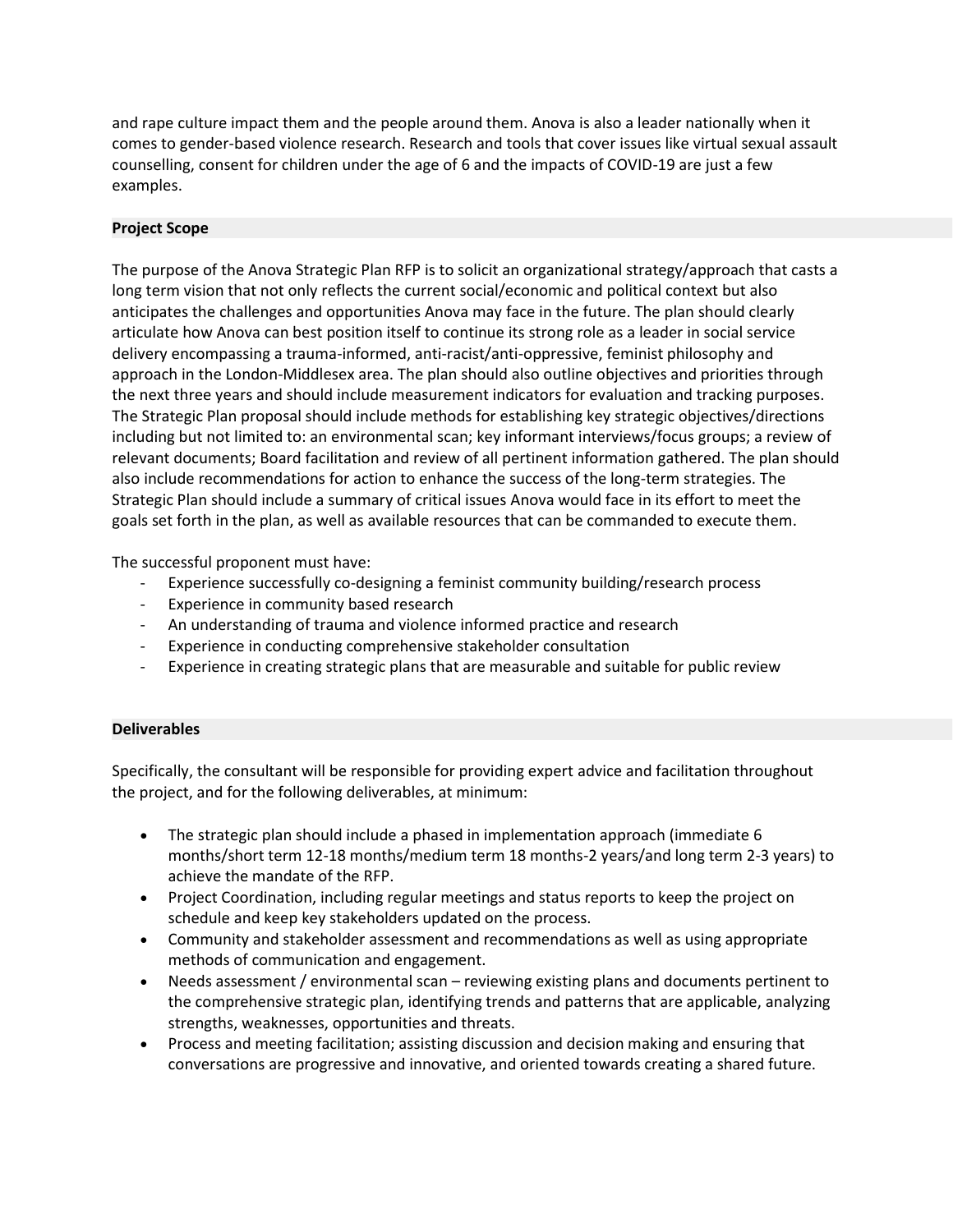• Planning, coordinating, and taking minutes of all meetings, including community/stakeholder consultation sessions and meetings with the Board of Directors. Plan documentation, including development of an interim and final report for the project, including executive summary.

# **Guidelines for Proposal Development**

We respectfully request that all submissions include the following headings with the appropriate content:

- Executive Summary
- Scope, Approach, and Methodology
- Project Management Approach and Work Plan
- Declaration of Experience and Qualifications
- Detailed and Itemized Pricing
- References
- Firm/Consultant Overview

#### **Pricing, Budget and Additional Work**

The vendor will provide a guaranteed maximum price for all project work, and shall abide by the price stated. No further payments beyond the contracted amount will be made for any additional time or services required to provide the deliverables outlined in this RFP. If additional requirements are requested by Anova beyond the scope of work described in this RFP, the cost of these services would be negotiated between Anova and the contracted vendor. Any additional work will only be undertaken based on a request in writing from Anova.

# **An invoicing and payment schedule will be negotiated and agreed to in writing with the successful vendor upon acceptance of the proposal.**

# **Anova's maximum budget for this project is \$20,000.**

#### **Acceptance of Proposals**

Anova reserves the right to not accept any or all proposals without stating reasons.

Notwithstanding and without restricting the generality of the statement immediately above, Anova will not be required to award a proposal:

When only one (1) proposal by a vendor substantially exceeds the estimated cost of the project;

- Based on price (i.e. to the lowest-priced vendor);
- Where the lowest quotation by a vendor substantially exceeds the estimated cost of the project;
- When all proposals received fail to comply with the specifications of proposal terms and conditions; and/or
- Where a change in the scope of work or specifications is required